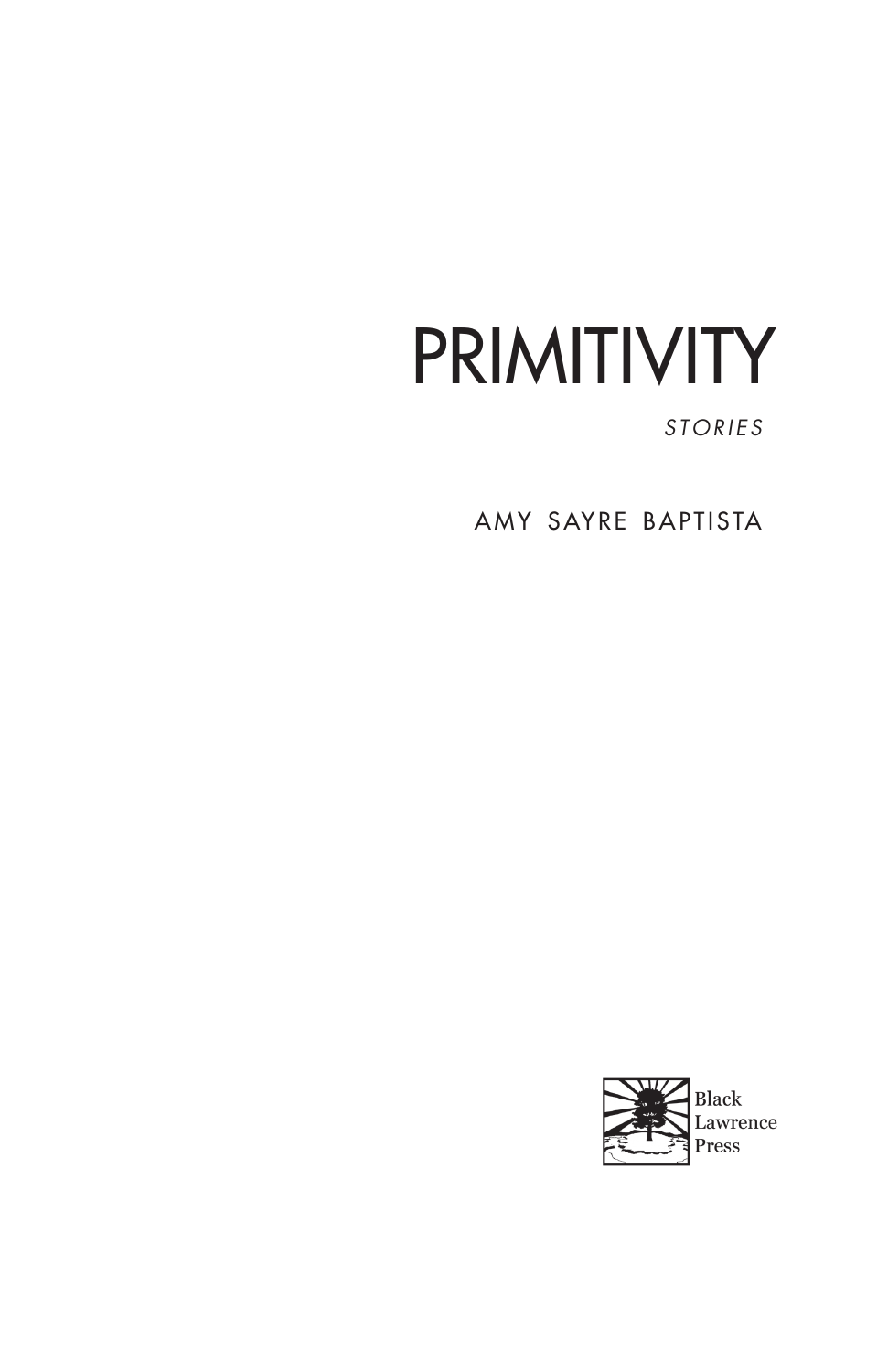

www.blacklawrence.com

Executive Editor: Diane Goettel Chapbook Editor: Kit Frick Book and Cover Design: Amy Freels Cover Art: SplitShire on Pixabay

Copyright © Amy Sayre Baptista 2018 ISBN: 978-1-62557-870-9

All rights reserved. Except for brief quotations in critical articles or reviews, no part of this book may be reproduced in any manner without prior written permission from the publisher: editors@blacklawrencepress.com

Published 2018 by Black Lawrence Press. Printed in the United States.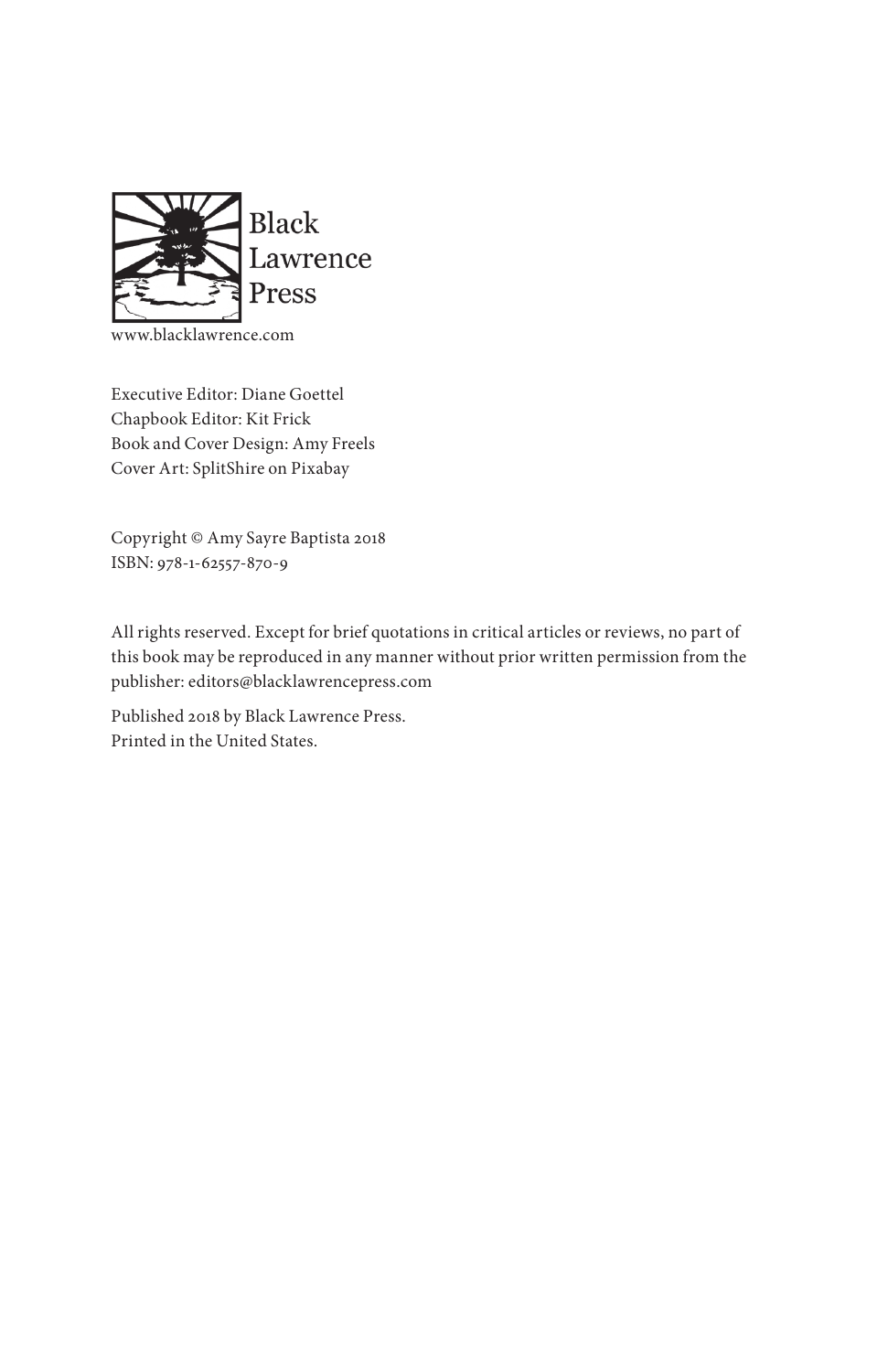## **Contents**

| Bait                                           | 1  |
|------------------------------------------------|----|
| Lard, or the Origin of Remedy                  | 3  |
| Pike County Feminism                           | 5  |
| Pike County Marriage Counseling                | 7  |
| The Fire Bringer                               | 9  |
| Pike County Consilience                        | 12 |
| Top Down                                       | 15 |
| Transcripts of the Revered & Disreputable Dead | 18 |
| The Carry                                      | 27 |
|                                                |    |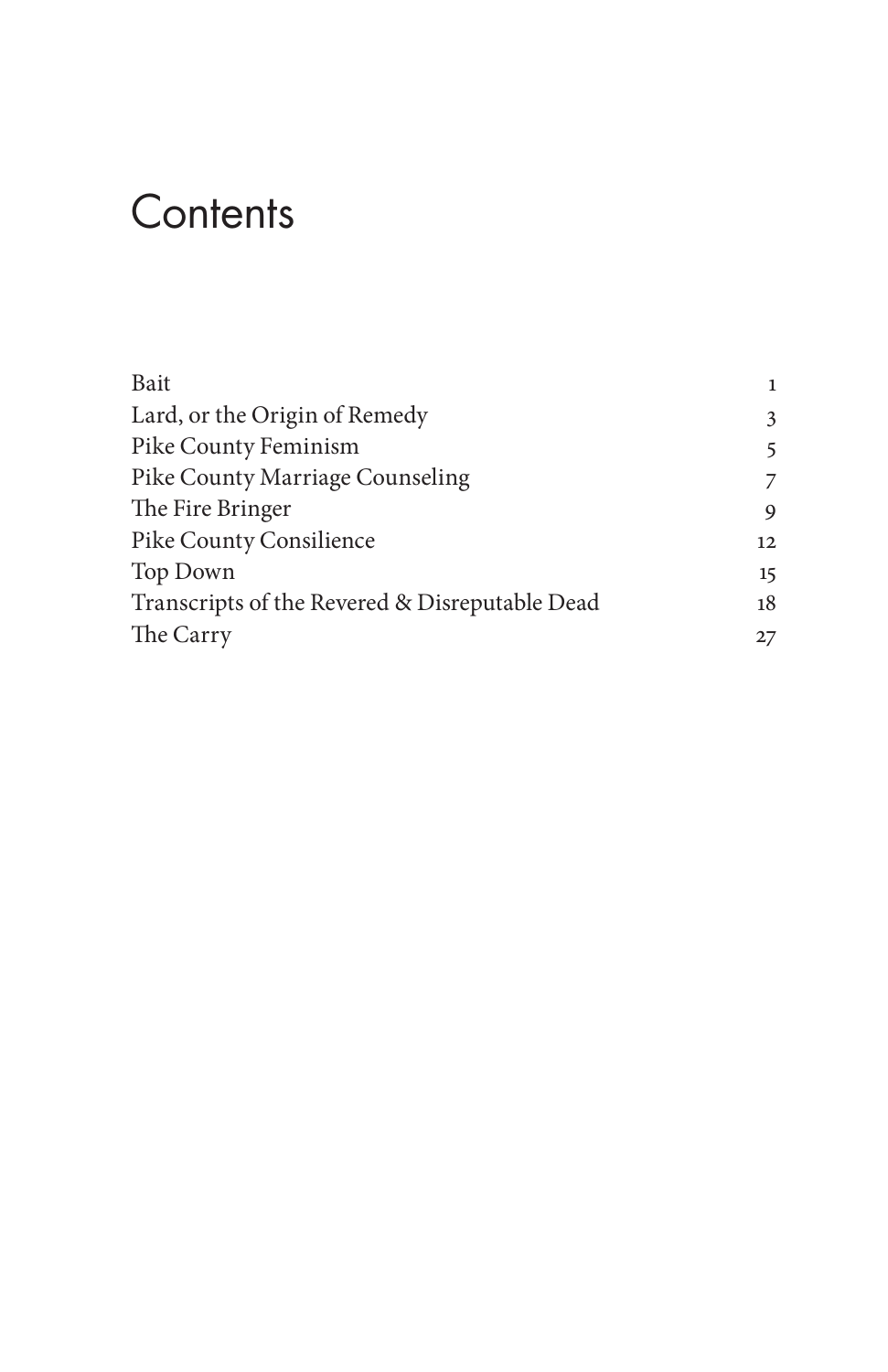### Bait

A man knows what he knows. Call it gut. Instinct or what have you. First thing I think when I see him coming up the lane: he ain't no count. Could tell by his walk. Number two, he's ran hisself outta gas. His shifting gait says he never learnt it's as easy to drive off the top of the tank as the bottom. As the only house on a ten mile stretch, this old road invites our guests. Let's hope this stranger is all July has to offer.

"Borrow some gasoline," the man says.

Add thief to lazy, else why you ask to borrow what you got no plans to return.

"Where you stopped," I ask.

He looks across the yard, taking his time to answer. Watching Emma carry a bucket to the sheep pen. She ain't but fourteen, all legs and long, dark curls.

"Daddy," she calls. "I'm gonna feed the spring lambs." The stranger watches her direction too long.

"The bridge," he says.

"It's out," I say.

"Came on through," he says. Eyes bright, unblinking. A timber rattler peering outta the coil.

"Local traffic only," I say.

He don't reply, just watches when Emma heads back to the barn, and I shoulder out his view.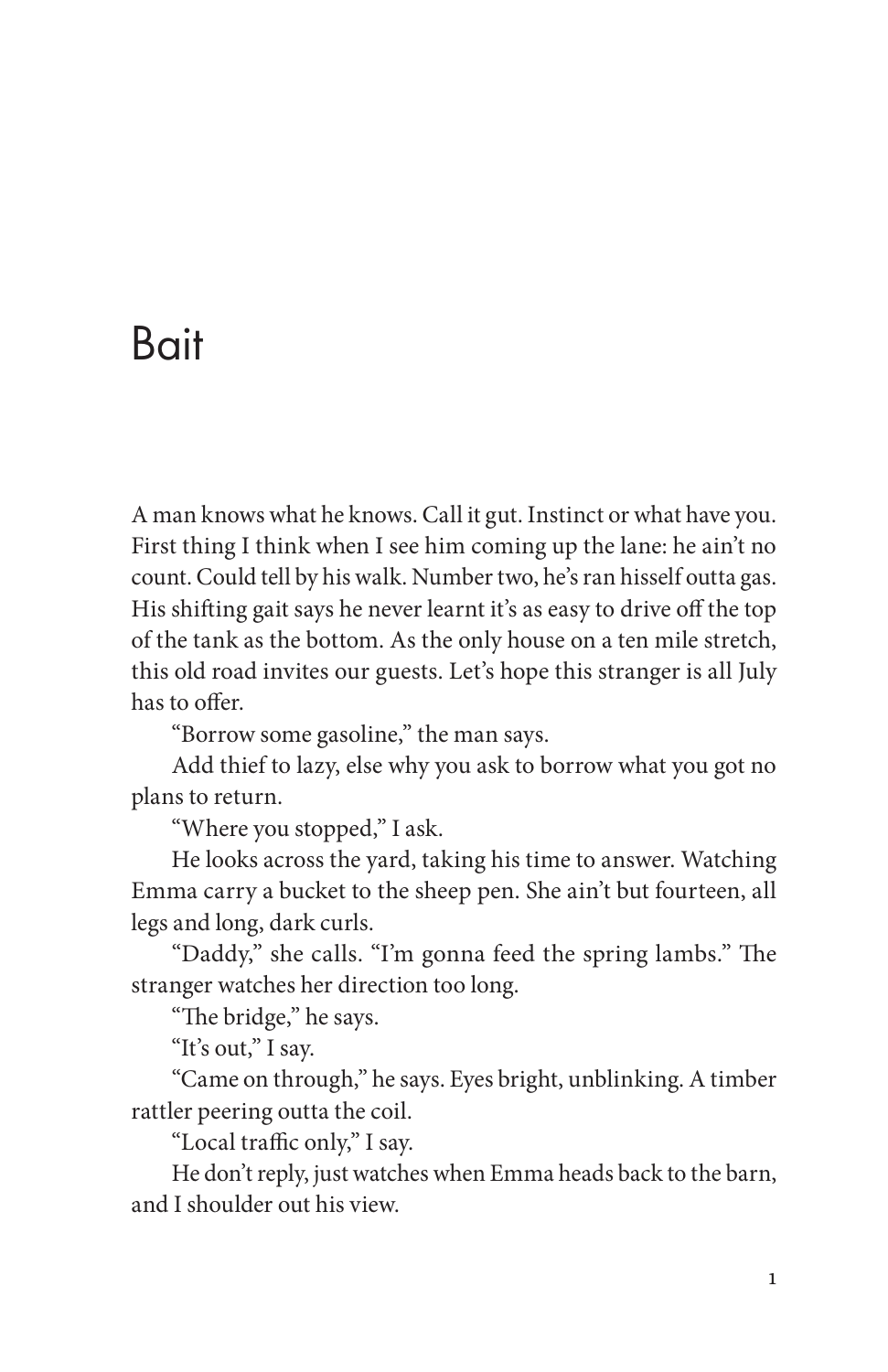"I got a gas can in the truck bed with enough to get you to town."

He looks at me for a slow moment and rubs his chin with one hand. Homemade tattoos decorate his fngers. Him getting on his way is worth more to me than a few dollars in fuel.

"Alright," he says. He glances around and follows me to the truck.

This old road is a ghost; two small plot cemeteries fenced like a crooked grin hold horse thieves that ran the stagecoach road and travelers that met death before destination. Bandits shot for robbing a man blind. Shot for doing the things men do in the dark.

I think of Emma at home. Nothing but trust and screen door between her and every misft the road coughs up. She called out as we left but I just waved, not wanting to draw attention. Last year, she wanted a German Shepherd pup. I should have said yes.

Coming up on the bridge, he's watching me. Cutting his eyes. I keep mine steady but notice the scars on his knotty forearms. He's fought more than one man over who knows what.

"If it's fuel injected, we may need to prime it." This close I see he's built strong. Maybe stronger than me.

"She'll run," he says. "Hard to hold down, more's the pleasure driving her."

He wipes both hands on his thighs. I'll never reach the pistol under the seat if he's carrying.

"You from around here," I ask.

"Nope," he answers.

"Just passing through," I ask.

"Never sure," he says.

His car is a dirty blue Chevy Impala missing front plates. Afer I empty the gas can, the car starts as easy as if he'd just shut it of. I think about traps and how they spring. I turn to speak, and he guns the engine. Headed back the direction we came, mouthing something through the window. I don't regret his taillights, but my stomach stays hollow. I'm halfway home before his words connect. *Later, Daddy*. Him repeating the words Emma called out as we lef. I floor the gas pedal, swallowing down panic and asphalt.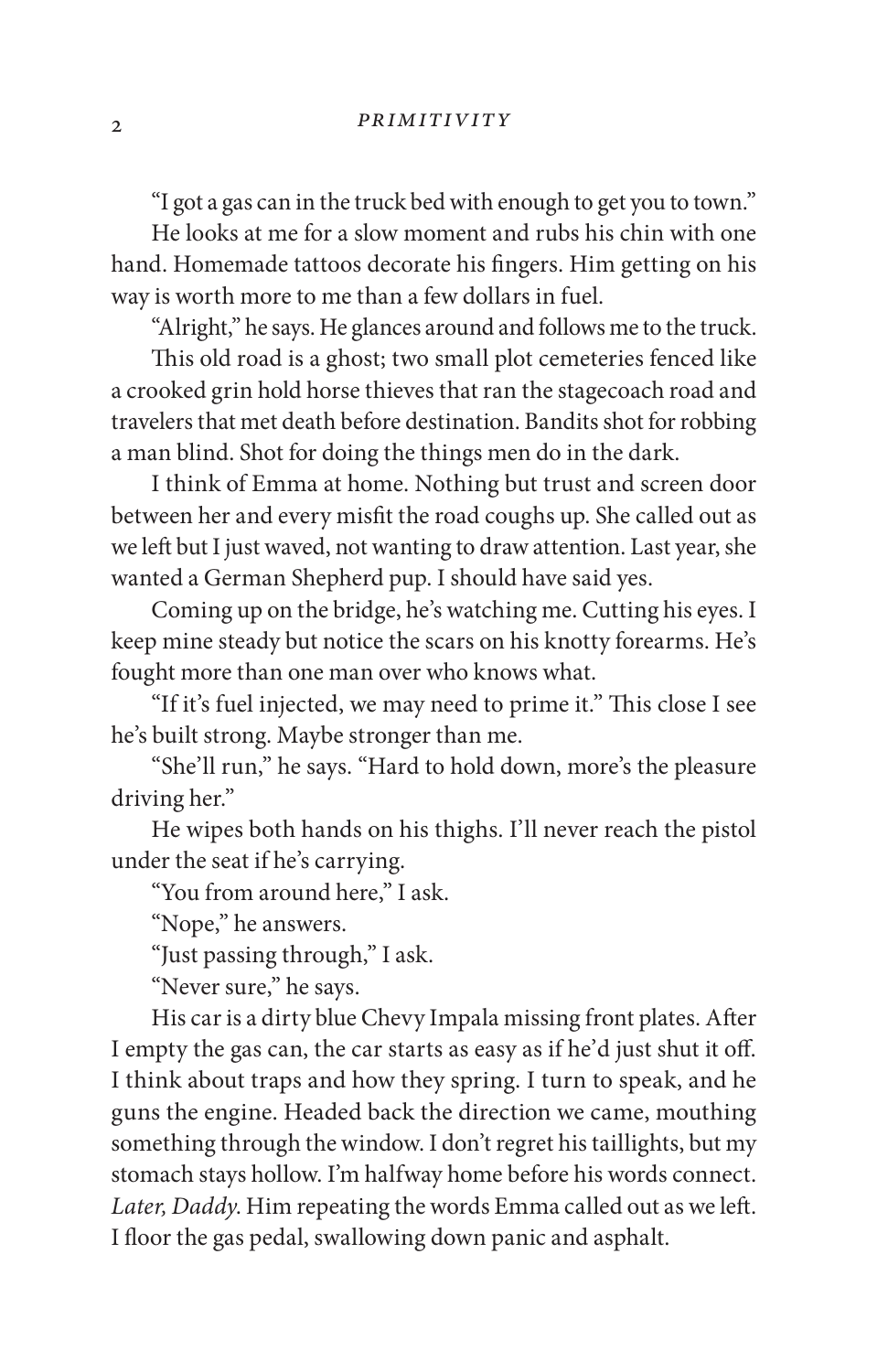#### *Spirit Transcript #41: Liberty Briscoe, retired madam, death 1882*

Dirty men want a clean woman but never care to return the favor. When I took over the Floating Lily, the brothel barge run from Beardstown to Peoria, I changed all that. My girls don't need a pound a dirt on their sheets adding to the rest of the foul. Besides, I made a little extra off the bathe and shave, and if any girl wanted to scrub feet or backs, or help wring the flth out of a man, I let her keep the tips.

Working girls never shed a man's skin. You can wash his scent from your sheets. Wash inside and out, but the next thing you know, you fnd a hair in your mouth, or a torn fngernail stuck to your thigh. The dirt and the stink of him caught up in your corners. Your insides weeping steady with the sludge he left inside you. You swallow it. Like you swallowed him. He don't pay nothing extra for all you had to keep.

You want milled soap, a dress soaked in sun, and a bed no one but you ever laid in. You'd take even one of those for a day. But what you got is a miner's desperate sweat and horse shit smeared by a careless boot. The seeds men sew grow misery. All of it sunk into your pores. You been covered in someone else so long, you wouldn't recognize your own scent. Dirty men want a clean woman, but a whore wants nothing, 'cept choice.

It weren't always my way or nothing. The early years was just learning to breathe. What men will ask for when there's nothing stopping them turns a girl cruel and clever. Cruelty has to be tempered or it shows in your face, and men pay for sofness. Even if they want to slap the spring day right off of you, they still want you soft. Trust me, I survived a lot of years with nothing but talent for repeat business.

Landed in Beardstown in 1821. Weren't but ten years old, and thought what gods there were had deserted me. Madame Charlena bought me in New Orleans from the Sisters of Saint Monica Orphanage. The sisters never sold the white girls, but the mixed all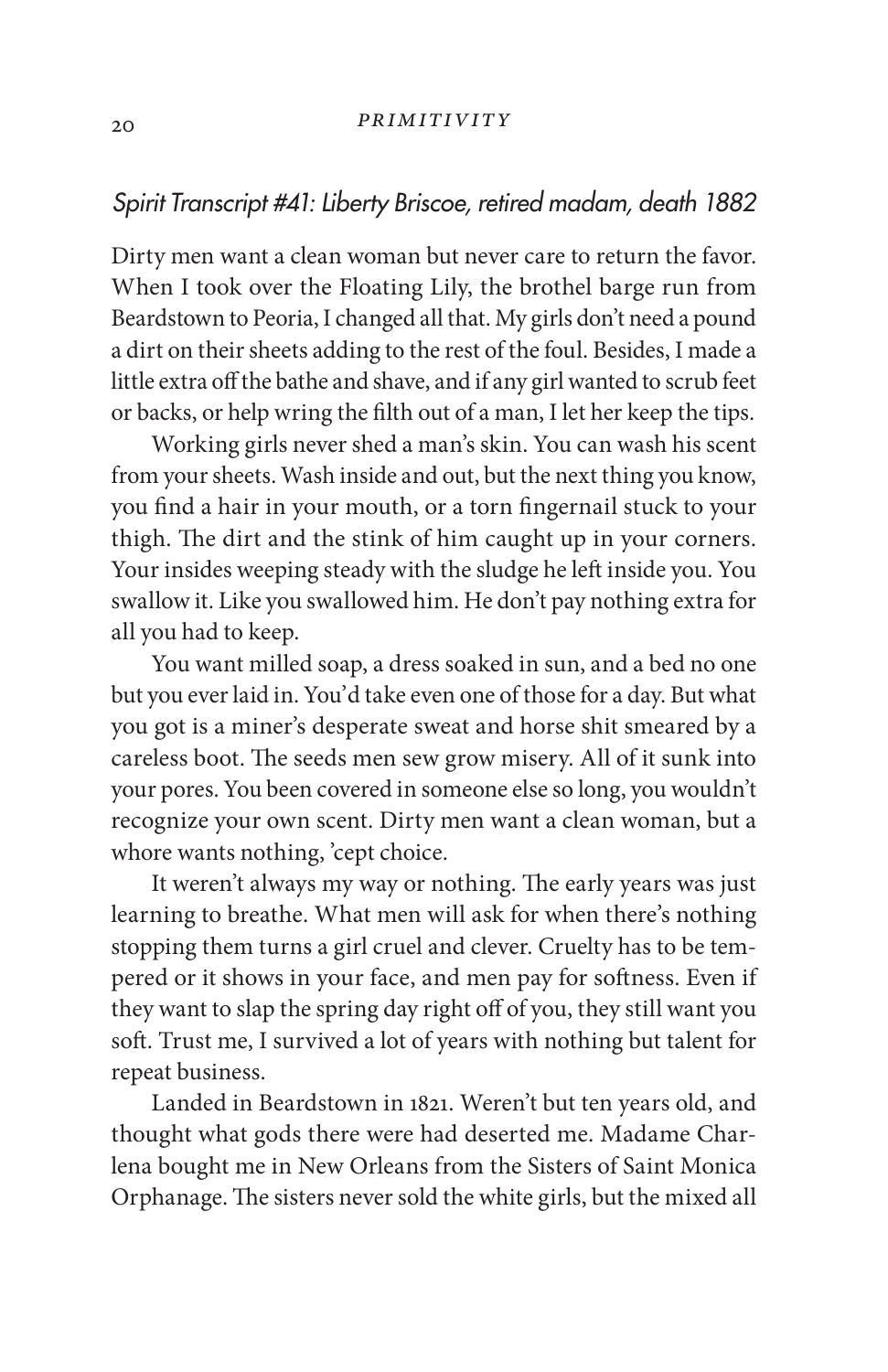had a price. Mine was five dollars. My mama left me cause my blue eyes was making her Mistress uncomfortable. Mama never said she was coming back, never said she loved me, just, "Where ever they send you, do good. Remember what I taught you. You free, and I done that if I ain't done nothing else."

She never said she was coming back, but the day Madame Charlena came for me, I fought the nuns until they boxed my ears to bleeding. I never stopped fghting, just learned to outsmart most fists. Weren't no shortage of those in my life. So I practiced and I practiced.

These days, blown through and hollow as I am, I think about what I *might* have become. Circumstances being diferent. I think about Mama, moving graceful round a white man's kitchen. Teaching me what I didn't even know I was learning. Pinch of sugar. Salt that. Rag wrapped around her hand for the scalding pans. Ran four boiling pots, a hot oven, and nine children like a general. Neither the children nor the food was allowed to burn, she said.

Madame Charlena promised the nuns to raise me right. But she never told the truth a day in her life. It was only good fortune and my cooking that convinced Madame to keep me outta the trade until I was twelve. My grits and sweet potato pie won me two years of childhood. I still thank Mama for that. Seeing as they was her recipes.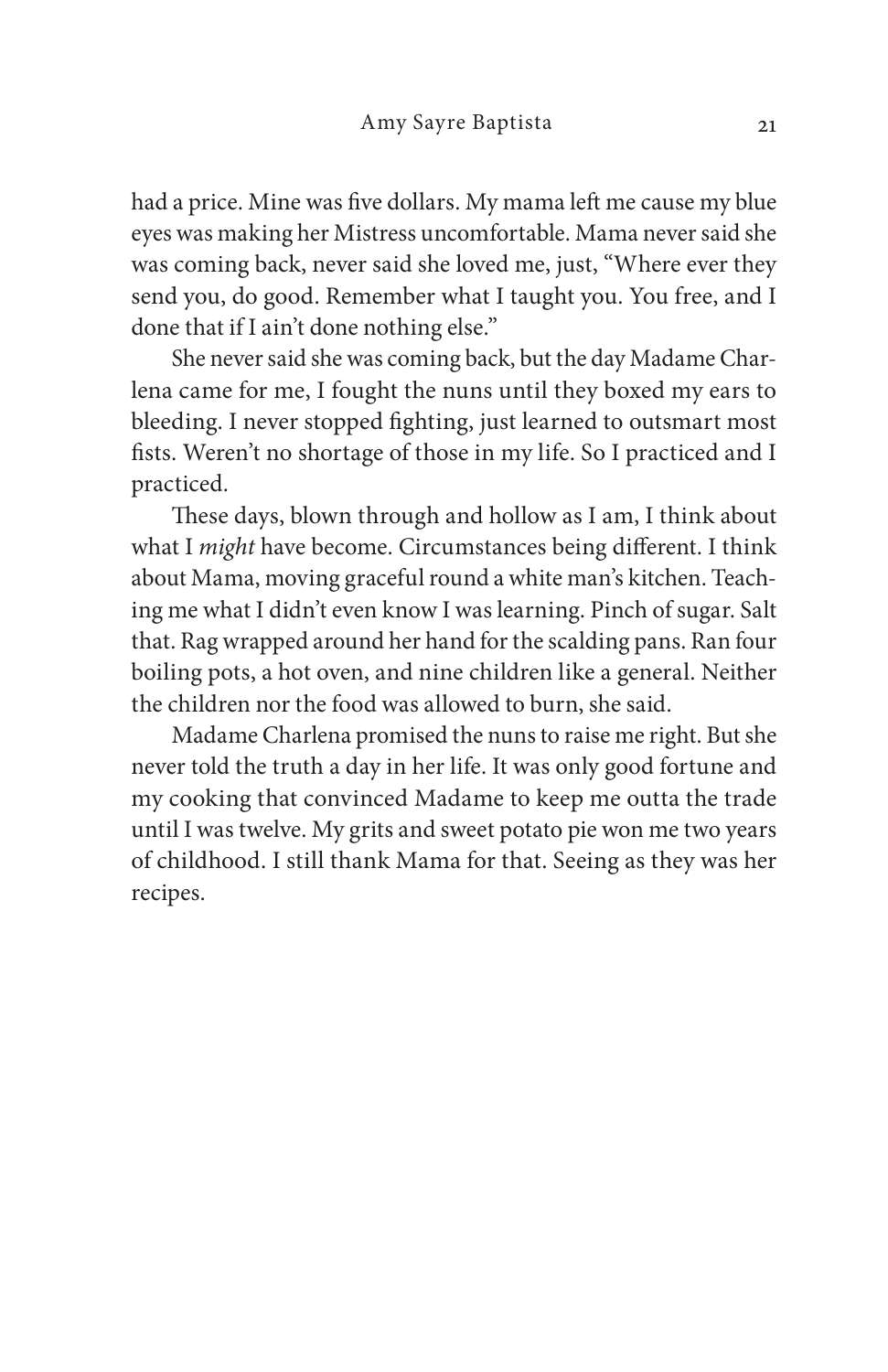# Acknowledgments

Grateful acknowledgment to the editors of the following journals, where stories from this collection frst appeared, sometimes in slightly diferent form.

*SmokeLong Quarterly*: "Bait" T*e Toast (*T*e Butter)*: "Lard, or the Origin of Remedy" *Corium*: "Pike County Feminism" (also selected by Braddock Books for T*e Best Small Fictions* 2017 anthology) *\*82 Review*: "The Fire Bringer" *Ninth Letter*: "Transcripts of the Revered & Disreputable Dead" (featured artist, Fall 2016)

"Pike County Consilience" won the Sundress Academy for the Arts Summer 2015 Flash Showdown (selected by T.A. Noonan) and was published by Sundress online.